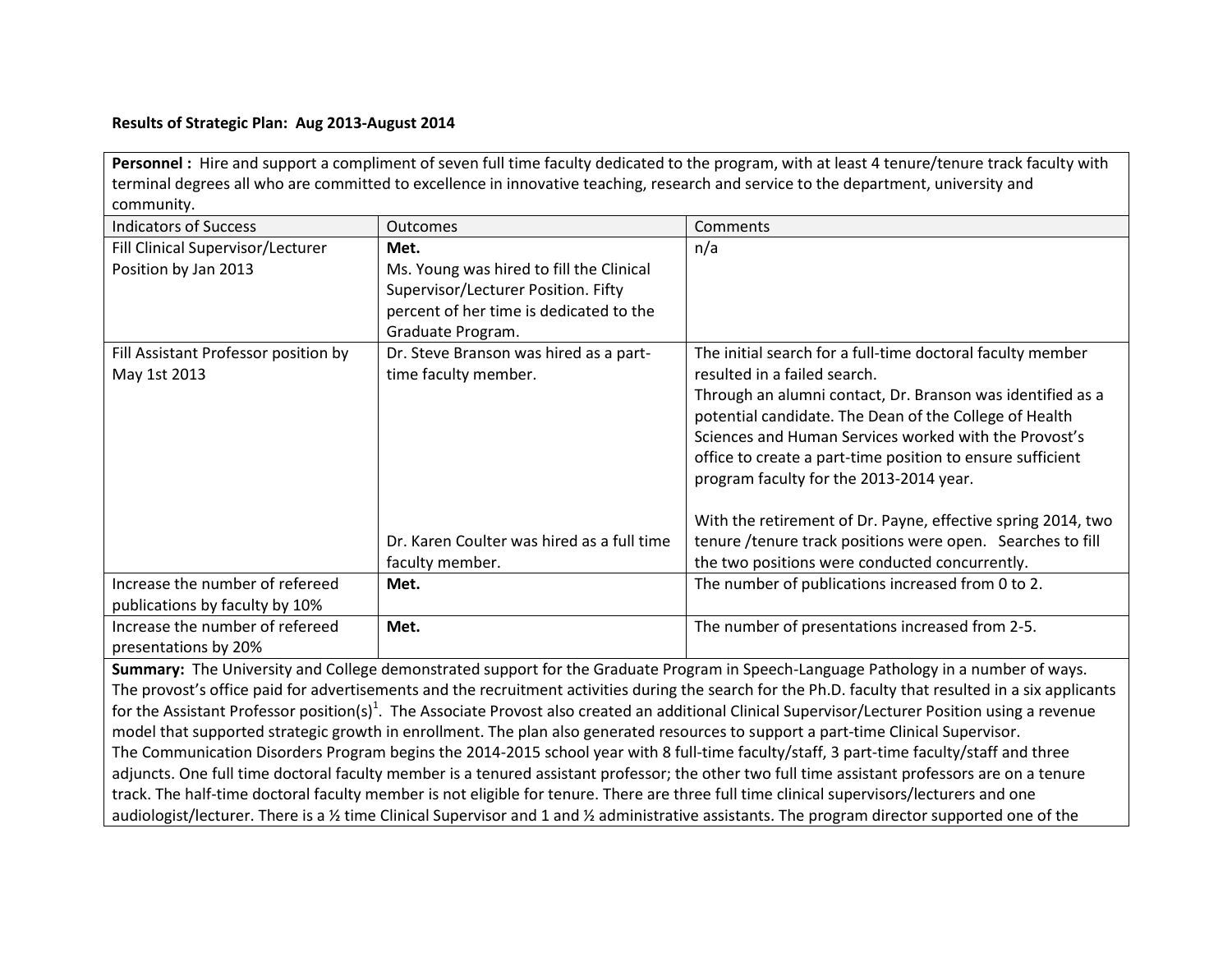Clinical Supervisors/Lectures in identifying opportunities to seek a terminal degree. The staff member is enrolled in a distance learning program for a Ph.D. with a August 2014 start date.

There have been significant increases in the scholarly activity of the doctoral faculty. Dr. Hart and Dr. Kleinhans co-authored a manuscript and co-presented at a national conference during the last academic year. In addition, the two doctoral faculty lead a research team that included the three clinical supervisors and audiologist in an effort to complete a research project. The team met bi-weekly to develop the research proposal. The collaborative project is in the data collection phase. Dr. Hart has identified one member of the current cohort for a thesis and one student from the 2015 cohort is making good progress on her project.

<sup>1</sup>The HES 2012-2013 survey reported a doctoral faculty shortage in the areas of Communication Sciences and Disorders. Despite the shortage, MSU was able to recruit 6 applicants. From the HES Report: "There was a total of 243 full time faculty openings in academic year 2012-2013, and 238 openings anticipated for academic year 2013-2014, and a total of 430 openings projected for the 5-year period 2014-2019. A total of 263 searches were conducted for faculty in the 2012-2013 academic year, of these, 56 searches were conducted for audiology faculty, **185 for speech-language pathology faculty**, 5 for hearing sciences faculty, and 16 for speech and hearing sciences faculty. **Half (n=149) of the faculty openings were filled with full-time faculty who hold a research doctorate in CSD** and 32 were filled with faculty who hold a master's degree in CSD (see Table 38). Seventy-one of the faculty searches went unfilled." [http://www.asha.org/uploadedFiles/2012-2013-CSD-Education-Survey-](http://www.asha.org/uploadedFiles/2012-2013-CSD-Education-Survey-National-Aggregate-Data-Report.pdf#search=%22HES%22)[National-Aggregate-Data-Report.pdf#search=%22HES%22](http://www.asha.org/uploadedFiles/2012-2013-CSD-Education-Survey-National-Aggregate-Data-Report.pdf#search=%22HES%22)

## **Efficiencies**

Train faculty, staff and students in the use of electronic data systems to assist students and faculty in the documentation and validation of academic and clinical education as well as service delivery in a meaningful way.

| <b>Indicators of Success</b>                | <b>Outcomes</b>               | <b>Notes</b>                                    |
|---------------------------------------------|-------------------------------|-------------------------------------------------|
| Purchase of electronic records systems, Jan | Student Tracking System: MET. | CALIPSO was purchased at the end of May         |
| 31, 2014 (note we were seeking a system for |                               | 2013. CALIPSO is a web-based application that   |
| student academic/clinical records and a     |                               | manages key aspects of academic and clinical    |
| system for client records and clinical      |                               | education designed specifically and exclusively |
| teaching).                                  |                               | for speech-language pathology training          |
|                                             |                               | programs. The program was phased in during      |
| ii. Implementation of system for            |                               | the spring 2014 term.                           |
| student records by May, 2014                |                               |                                                 |
|                                             |                               | In the spring of 2014 a Request for Proposal    |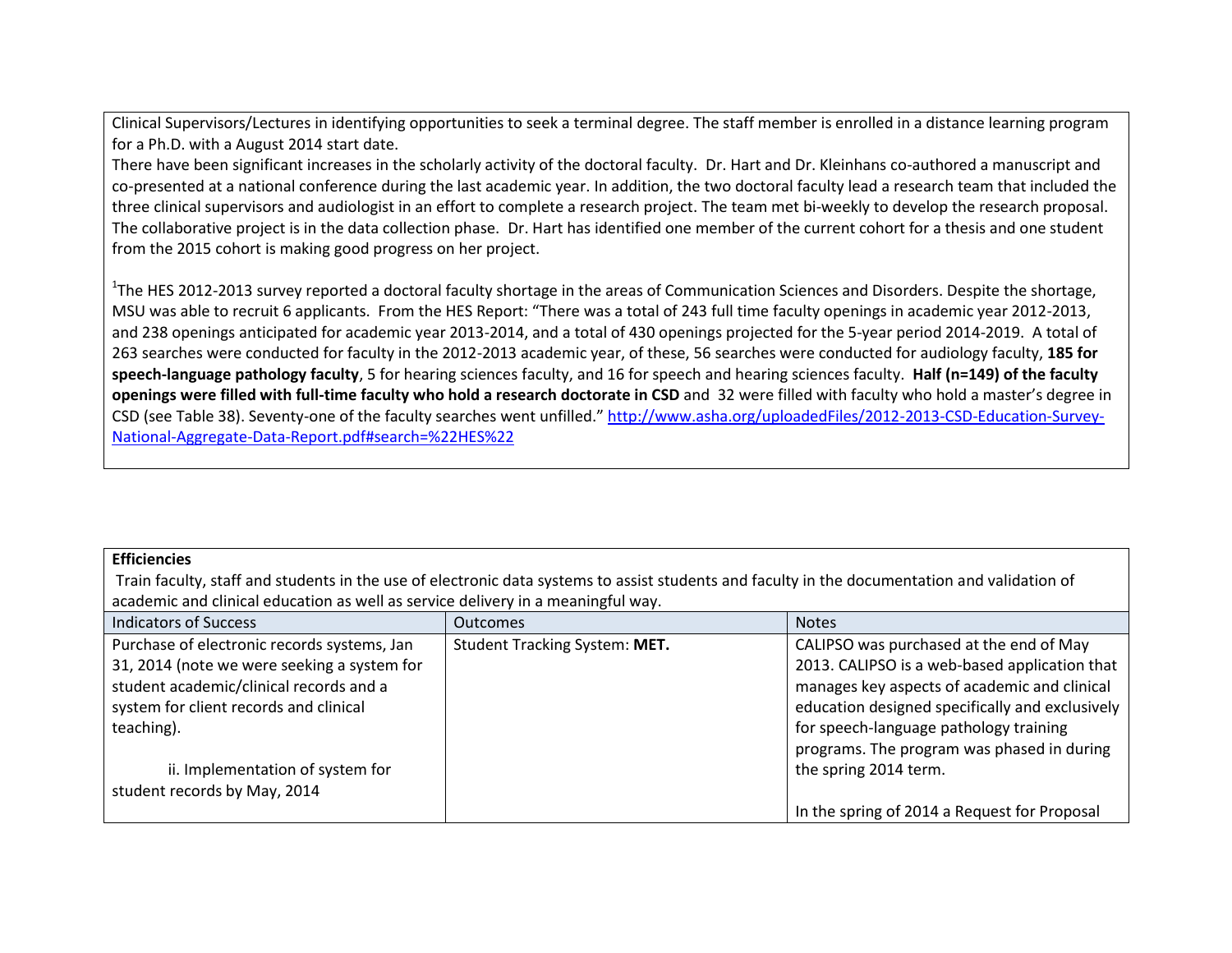|                                   | Client Records System: In-Progress | was developed. The timing of the              |
|-----------------------------------|------------------------------------|-----------------------------------------------|
|                                   |                                    | announcement and close date were such that    |
|                                   |                                    | funding the project for the previous academic |
| iii. Implementation of system for |                                    | year was constrained by the fiscal calendar.  |
| client records by June 2014       |                                    | The university process is such that           |
|                                   |                                    | demonstrations can only be presented by       |
|                                   |                                    | companies responding to the RFP. The RFP will |
|                                   |                                    | go out again in Sept 2014.                    |

## **Efficiencies:**

Continually improve and refine academic preparation of graduate students in Speech-Language pathology using a program review process that is supported and guided by data generated by an effective and efficient program assessment.

| <b>Indicators of Success</b>                                                                                                     | <b>Outcomes</b> | <b>Notes</b>                                                                                                                                                                                                                                   |
|----------------------------------------------------------------------------------------------------------------------------------|-----------------|------------------------------------------------------------------------------------------------------------------------------------------------------------------------------------------------------------------------------------------------|
| i. New course and/or course modifications will<br>be proposed, accepted, and integrated into<br>the existing curriculum, ongoing | In Progress     | An initial attempt in the fall and spring of 2013<br>and 2014 was made to review the curriculum.<br>Faculty recognized the process for evaluation<br>was unclear and constrained effective use of<br>the information regarding the curriculum. |
| ii. Map course objectives with ASHA Standards<br>across graduate curriculum, May 31st 2013                                       | In Progress     | Efforts were therefore focused on outlining a<br>process that could be applied across the<br>curriculum and was linked to student learning                                                                                                     |
| iii. Align ASHA standards and University SLO's,<br>May 31st 2013                                                                 | In Progress     | outcomes and standards in a meaningful way.                                                                                                                                                                                                    |

**Summary:** The graduate program in speech-language pathology has improved efficiency's with tracking the academic and clinical elements of student progression through the program and acquisition of knowledge and skills. The CALIPSO electronic student tracking is being used in conjunction with the Graduate Record of Advising & Progress of Knowledge and Skill Acquisition Form. Money has been identified to support the purchase of an electronic health records system that supports clinical education however constrains associated with process have slowed progress in this area.

The program faculty and staff also suspended any new course development or course modifications until a proper curriculum review was completed. Faculty designed a process that would audit and review course alignment with learning outcomes and standards. The process begins with individual faculty compiling information for each course. This step is to be completed by August, 2014. The next step is a review of the curriculum by a subcommittee of faculty and alumni with final recommendations presented to program faculty by October 2014.